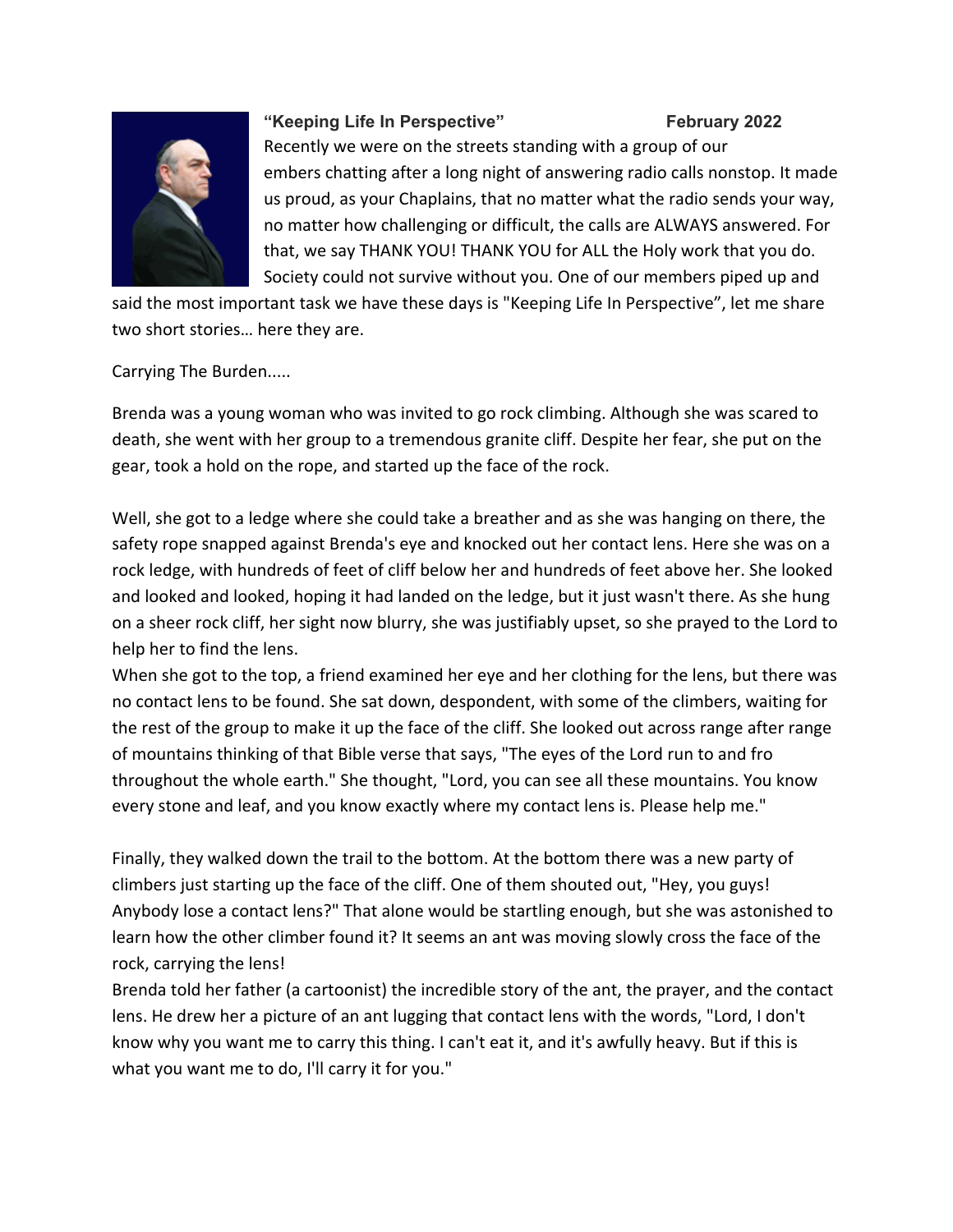It would probably do most of us good to occasionally say, "God, I don't know why you want me to carry this load. I can see no earthly good in it and it's awfully heavy. But, if you want me to carry it, I will."

Moral: "God doesn't call the qualified, He qualifies the called."

And here is another quick thought.

"The Peacock And The Crow"

A crow lived in the forest and was absolutely satisfied with its life. But one day he saw a swan. "This swan is so white," he thought, "and I am so black. This swan must be the happiest bird in the world."

He expressed his thoughts to the swan. "Actually," the swan replied, "I was feeling that I was the happiest bird around until I saw a parrot, which has two colors. I now think the parrot is the happiest bird in the world." The crow then approached the parrot. The parrot explained, "I lived a very happy life until I saw a peacock. I have only two colors, but the peacock has multiple colors."

The crow then visited a peacock in the zoo and saw that hundreds of people had gathered to see him. After the people had left, the crow approached the peacock. "Dear peacock," the crow said, "you are so beautiful. Every day thousands of people come to see you. When people see me, they immediately shoo me away. I think you are the happiest bird on the planet."

The peacock replied, "I always thought that I was the most beautiful and happy bird on the planet. But because of my beauty, I am entrapped in this zoo. I have examined the zoo very carefully, and I have realized that the crow is the only bird not kept in a cage. So for past few days, I have been thinking that if I were a crow, I could happily roam everywhere."

Moral of the story: [Do not compare yourself with others based on what you see on the outside.](https://www.moralstories.org/happy-peacock-crow/)  [You never know what they had to sacrifice to live the life they live now.](https://www.moralstories.org/happy-peacock-crow/)

A little humor from "The Moshe Files" to keep you smiling...

"The Miracle Doctor"

Doctor Brown who was known for miraculous cures for arthritis and other ailments, had waiting room full of people when a little old lady, completely bent over in half. She shuffled in slowly, leaning on her cane. When her turn came, she went into the doctor's office, and, amazingly, emerged